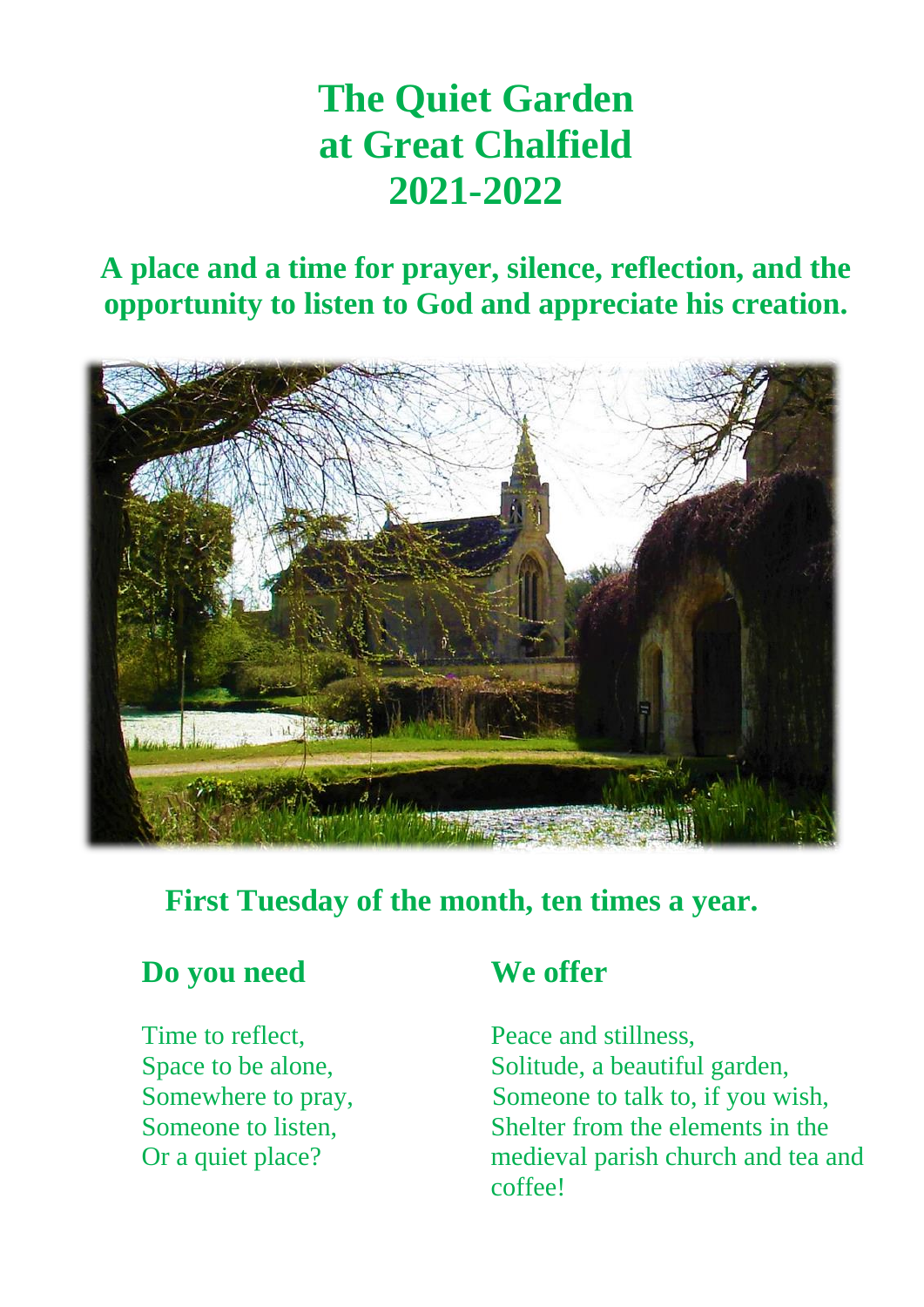## **The details for the day**

- 09:30 Welcome and refreshments
- 10:00 Opening prayer and silence in the church or garden
- Noon Lunch (please bring your own); hot drinks may be available in the church (if possible)
- 12:50 Short period of silence
- 13:00 Service and meditation
- 13:30 Silence in the church or garden
- 15:00 Depart

You are very welcome to stay for as much or as little of the day as you wish.

#### **Invited speakers**

#### **2021**

| September $7th$ | Revd Canon Richard Hunt, retired parish priest |
|-----------------|------------------------------------------------|
| October $5th$   | <b>Sue Glanville</b>                           |
| November $2nd$  | <b>Revd Paul Batson, retired priest</b>        |
| December $7th$  | Ali Green                                      |

#### **2022**

| February 1 <sup>st</sup> | <b>Canon Andrew Evans</b>                       |
|--------------------------|-------------------------------------------------|
| March 1st                | <b>Revd Tracey Lewis</b>                        |
| April $5th$              | <b>Bishop Andrew Rumsey, Bishop of Ramsbury</b> |
| May 3rd                  | Clive Illman                                    |
| June 7 <sup>th</sup>     | <b>Local Speaker</b>                            |
| July $5th$               | Jeanne Blowers, Spiritual Accompanier           |

- Sue Glanville is a spiritual accompanier and life coach
- Ali Green is a spiritual accompanier, priest and author
- Canon Andrew Evans is Rector of this Benefice of Broughton Gifford, Great Chalfield, and Holt St Katharine
- Revd Tracey Lewis is a United Reformed Church minister
- Clive Illman is a lay United Reformed Church preacher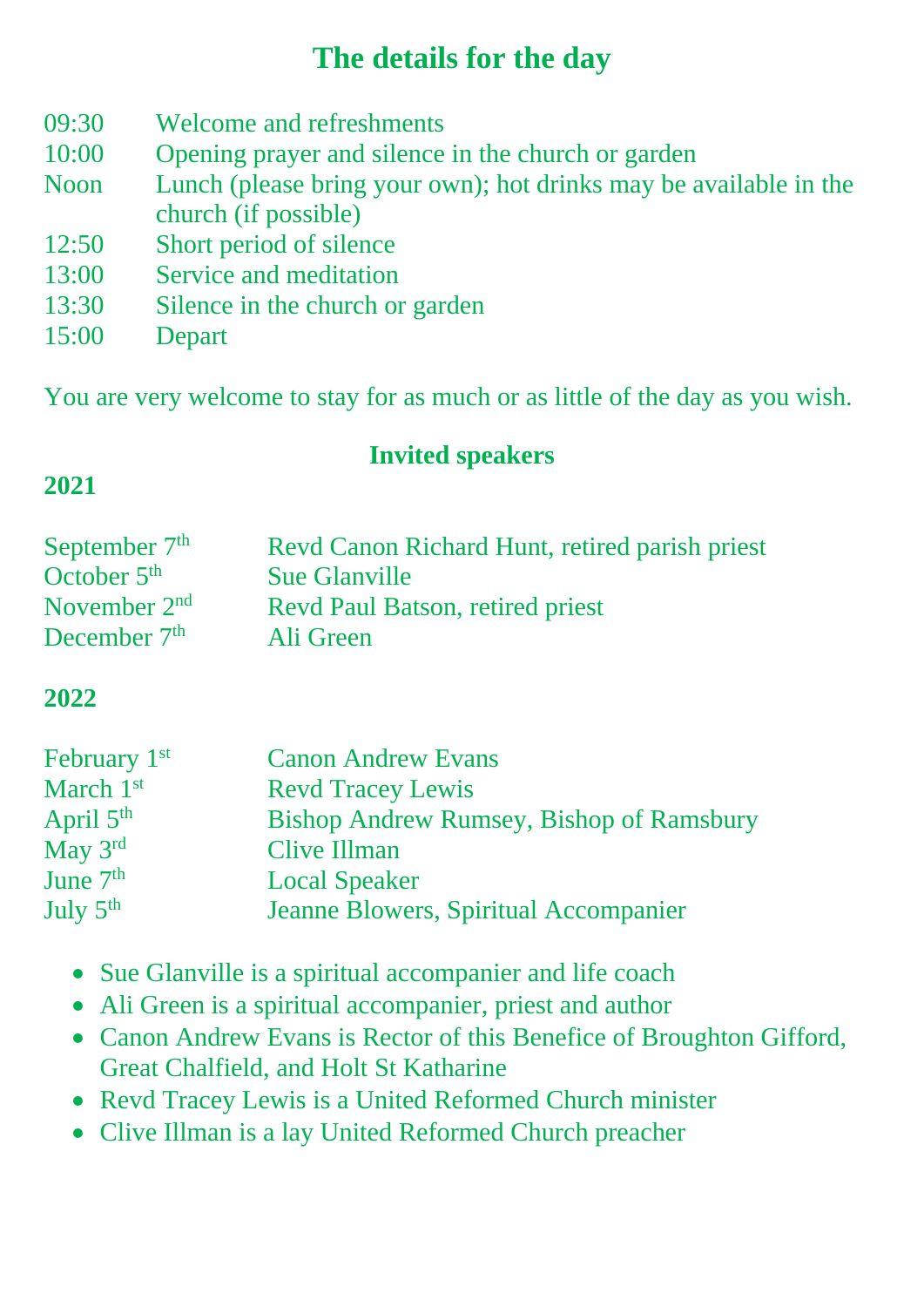#### **Great Chalfield Quiet Garden**

is affiliated to the Quiet Garden Trust [www.quietgarden.org](http://www.quietgarden.org/)

#### **The Quiet Garden Prayer**

Oh Lord Jesus, true gardener, work in us what you want of us, For you are indeed the true gardener, at once maker and tiller, and keeper of your garden. You, who plant with the Word, water with the Spirit and give your increase with your power. Amen

The primary vision of the Trust is to initiate and resource a network of local opportunities for prayer, silence, reflection and appreciation of beauty; for learning about Christian life, spirituality, and for experiencing creativity and healing in the context of God's love.

Although the Quiet Garden is a Christian organisation, we welcome everyone. A donation, to cover our expenses is greatly appreciated.

For more information please ring: Revd Ann Fielden (01225) 782509 or Anthony Matthew (01225) 782082 or email [anthonymatthewfcn@gmail.com](mailto:anthonymatthewfcn@gmail.com)